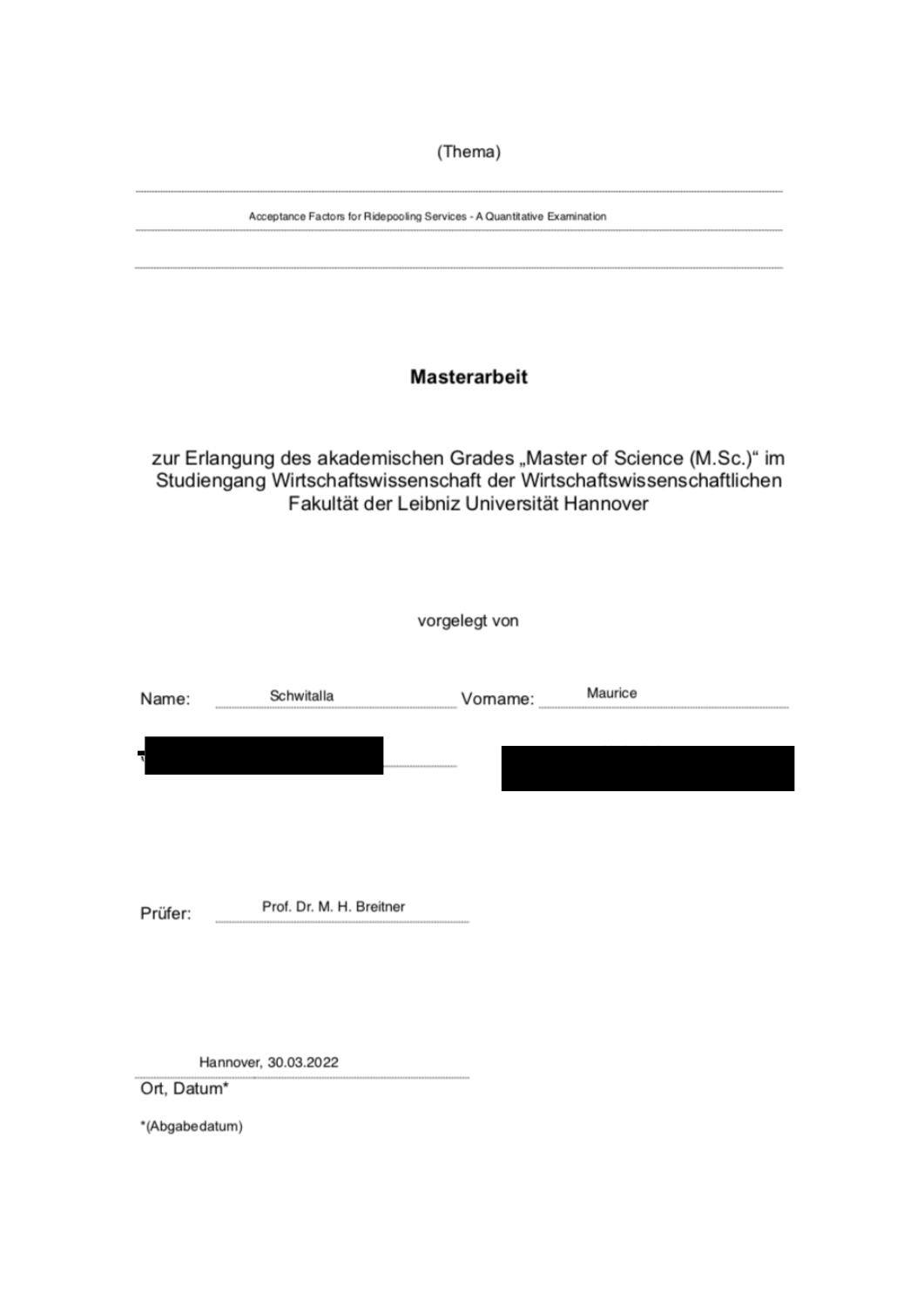### **Table of Content**

| 1<br>$\overline{2}$ |  |
|---------------------|--|
| 2.1                 |  |
|                     |  |
|                     |  |
|                     |  |
| 2.3                 |  |
| 2.4                 |  |
| 2.5                 |  |
| 2.6                 |  |
| 3                   |  |
| 3.1                 |  |
|                     |  |
| 3.2                 |  |
| 3.3                 |  |
| 3.3.1               |  |
| 3.3.2               |  |
| 3.3.3               |  |
| 3.3.4               |  |
|                     |  |
| 4                   |  |
| 5                   |  |
| 6                   |  |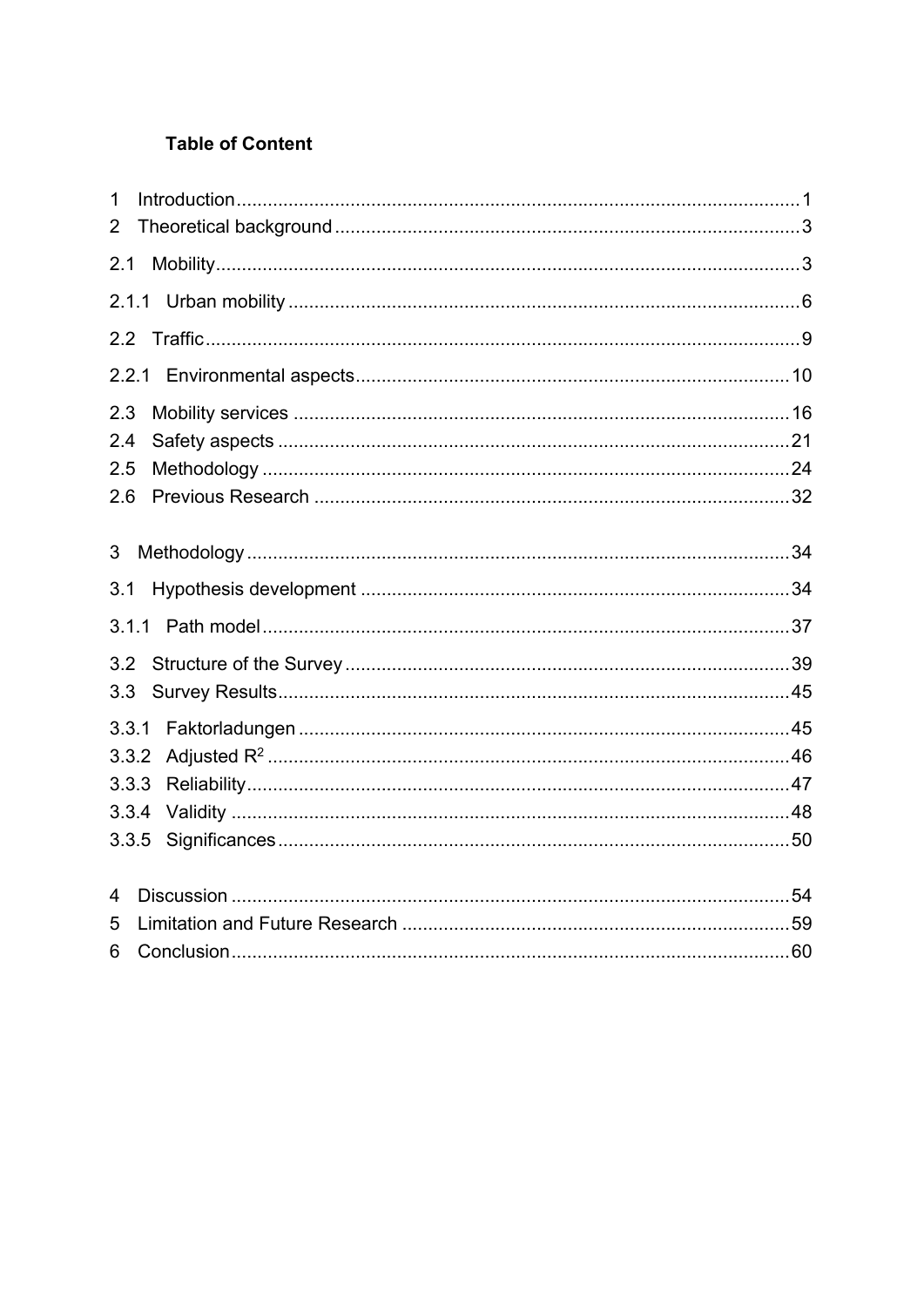## 1 Introduction

The technical advancement in all industries and areas of society is a much-discussed topic and continues to be topical. In addition to rapid changes, the dynamic growth of the population can also be observed. This interaction creates many challenges for society and each individual's daily routine (Anser et al., 2020). The field of automobility and transport plays a significant role in this context. On the one hand, this is a sector where new technologies are the first to be implemented and researched. On the other hand, we are burdening the environment and the roads with a large volume of traffic, which continues to grow due to an increasing population (Haucap, 2021). These interdependencies in the field of transport make the research in this direction relevant.

In addition to the strong growth of the population, there is also a high concentration in urban areas. Thus, the traffic concentrates in a small area. That means there is also less space on the roads and a scarcity of parking facilities. The consequences are congestion and gridlocked traffic at particular times, such as the start or end of work (Andor et al., 2021). The outbreak of Covid-19 reinforced these trends. The people demanded a higher distance from people and tried to avoid public transportation. People who could do so increasingly used their cars, and sales of bicycles and other alternatives increased (Leidgeb, 2021).

The pandemic had many adverse effects on the population and presented you with some challenges. It mercilessly exposed weaknesses and omissions. The health sector shows the most significant example. The large staffing deficits and the backlogs in the technical area are some of the findings (Mulfinger et al., 2020). However, these weaknesses also allow identifying alternative courses of action for other sectors and doing better there. Technical understanding, for example, has been raised to a better level in the general population to make it possible to see each other without contact.

The transport sector should use this understanding and the return to normality as a chance to improve. While industries such as energy, manufacturing, and other sectors are reducing their emissions, the transport sector is at a constant level (Umweltbundesamt, 2022). The energy consumption of individual transport has increased sharply from 1950 to 2019 and accounts for half of the total consumption in transport in 2019 (Haucap, 2021). Furthermore, the annual Co2 emissions in Germany for the transport sector are the strongest after the energy sector for the year 2016.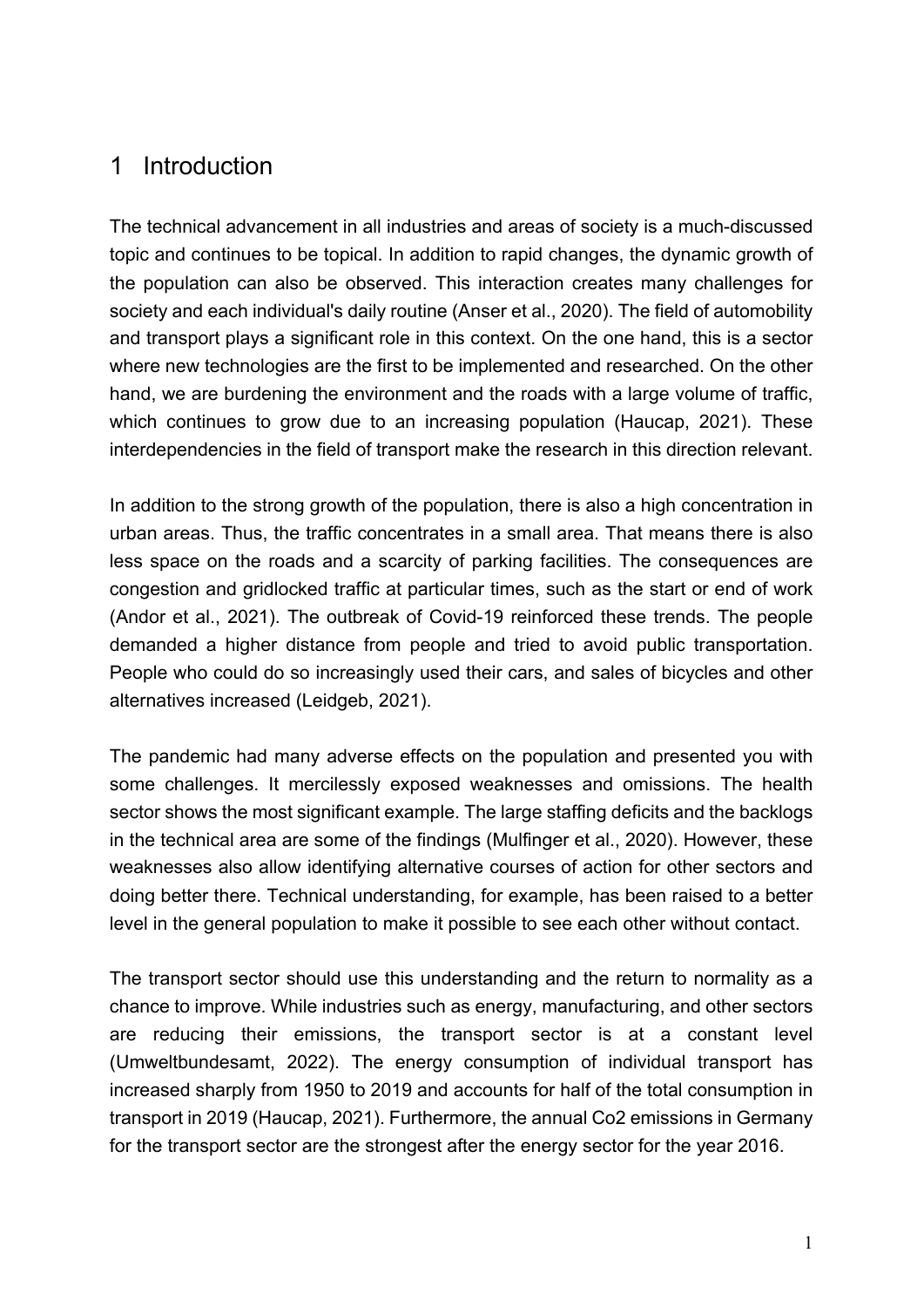Unlike other alternatives in urban areas, ridepooling services have faced significant limitations due to the crisis. Due to the minimum distance to strangers, they were not practical and had to be discontinued at times (MOIA, 2022). These services can play a crucial part in solving the problems of transportation. In many regions, the fleet of ridepooling services converted completely to electronic mobility. On the one hand, this already reduces Co2 emissions, and on the other hand, the concept behind it offers further advantages. Passengers fill their start and end destination in an app, and an algorithm calculates the route for passengers. This calculation uses the data to combine the existing ways. The goal is to minimize the detour for each individual and thus make it possible to share a vehicle. Users will be able to reduce the cost of their trip and, at the same time, reduce the environmental impact and traffic volume. This concept creates an alternative to the car.

This opportunity to actively promote environmental protection and, at the same time, benefit from mobility services in everyday life represents a solid motivation to use them. These reasons also motivated me to work on and investigate the following research question:

### *RQ: " What aspects influence the acceptance of use ridepooling services?"*

To investigate this question, I structured my master's thesis as follows. There is an explanation for the essential terminology in the mobility and transport sectors at the start. In addition, there is a presentation of the theoretical background of the methodology used and previous research. Afterward, a methodology section is conducted of a survey on the acceptance of ridepooling services. The results and a critical discussion round of the treatment of the research question. Finally, the limitation is shown, and a conclusion is drawn.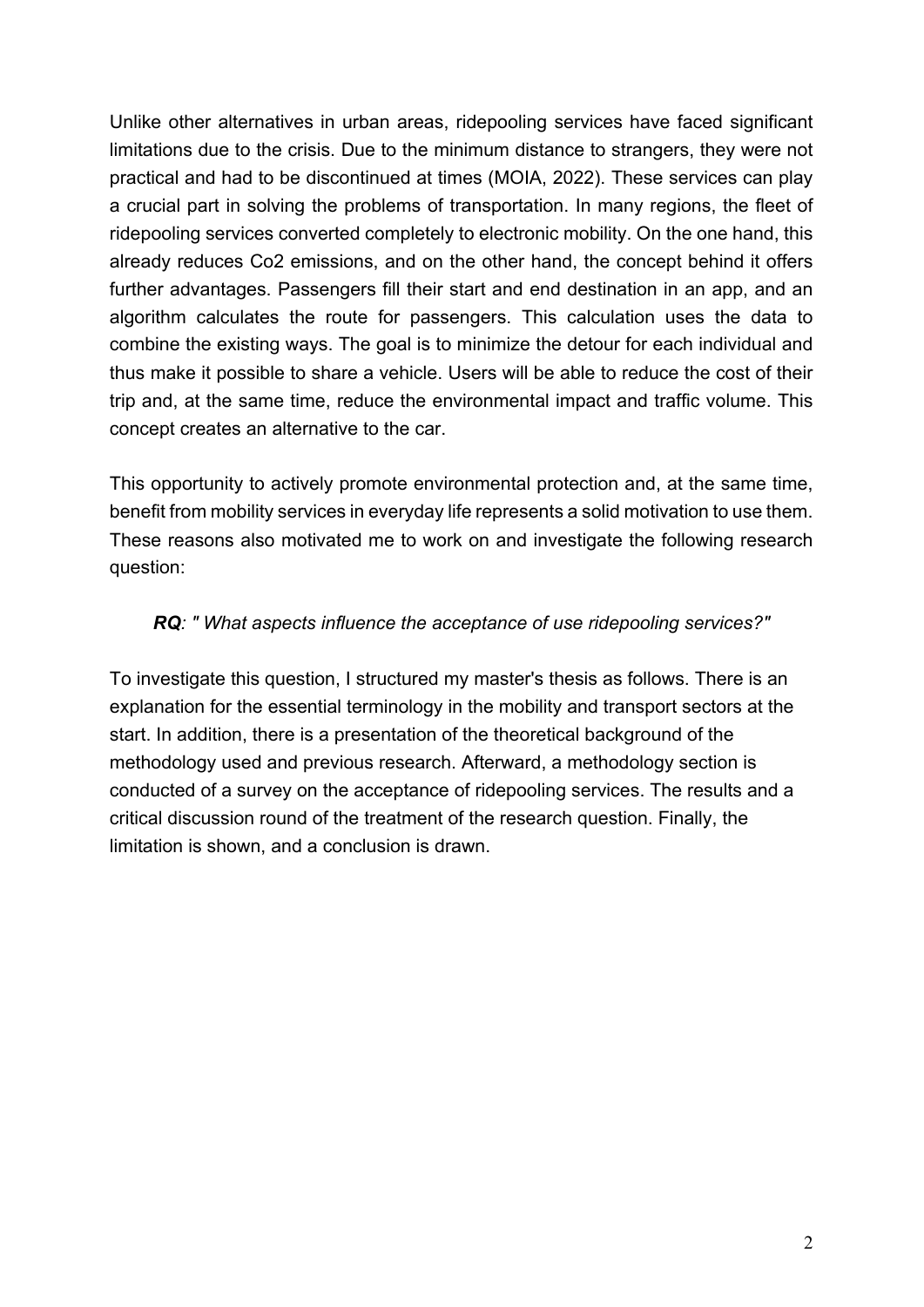# 6 Conclusion

For the investigation and elaboration of the acceptance research in the ridepooling area, essential preliminary knowledge was first created in this thesis. Ridepooling covers an extensive range of topics. Therefore, on the one hand, the high importance of the transport sector and its influence on nature were presented. On the other hand, essential factors such as road safety were also analyzed. In addition to these contentrelated aspects, the methodology used was also explained. In doing so, this work examines the research question posed at the beginning :

"What aspects influence the acceptance of use ridepooling services?"

To investigate these influences, suitable constructs from the literature were analyzed. From this, different hypotheses were derived at the beginning of the research. Some effects between the constructs have already been tested in similar contexts like autonomous mobility. From the various constructs and hypotheses, a hypothesis model was developed.

The selected constructs are primarily oriented to aspects in the safety domain. For the study, data was collected through an online survey. A variety of significant effects were discovered. On the one hand, some solid positive influences between the security constructs were detected, such as Reliability on Confidence, Transparency on Trust, or Technical Enthusiasm on Benefits. On the other hand, the results also show strong positive significant effects, such as from Confidence and Benefits on Behavioral Intention to Use. In addition to these strong positive influences, weak negative significant effects of the constructs Neuroticism and Need for Safety on Behavioral Intention to Use can also be identified.

Based on the results, new insights into the influence of ridepooling services emerge. The influences of the aspects from the safety domain become clear. Directly and indirectly, the mentioned aspects around Confidence, Benefits, and Transparency can play a decisive role in the use of ridepooling services.

Compared to the existing literature, it is clear that knowledge and use continue to increase. The topic area is still relatively unexplored and growing as well. As vendors, such as MOIA. continue to drive development steadily, research should also continue. With the introduction of an autonomous ridepooling fleet, the need for safety could have an even more significant impact on usage. Therefore, further interesting studies